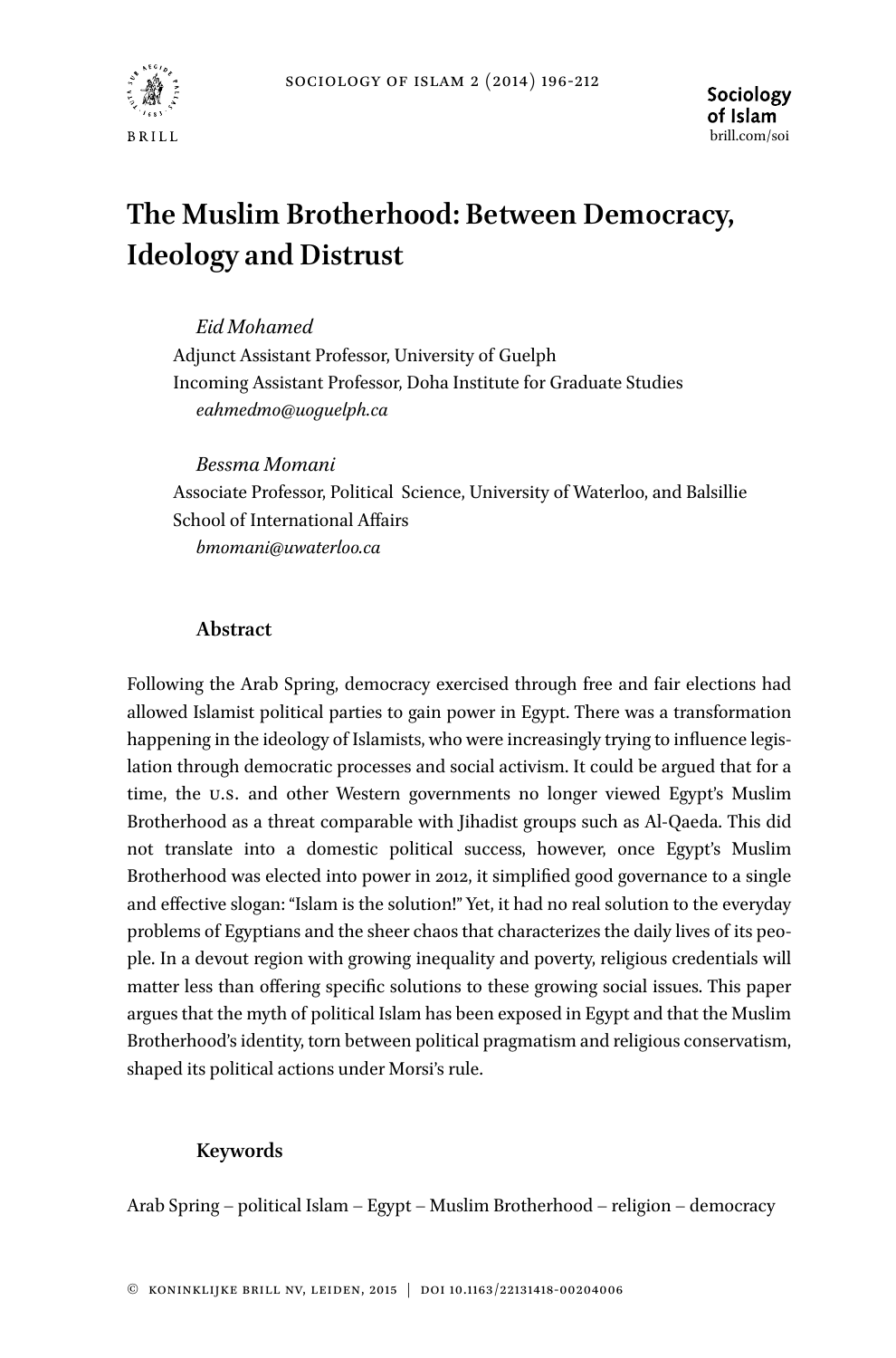### **Introduction**

In Egypt's parliamentary elections of November 2005, the Muslim Brotherhood won 88 of 454 seats, forming the largest opposition bloc in the country. At the time, the Brotherhood's agenda was characterized by a new emphasis on democratic reform. This included demands widely backed by pro-democracy activists – namely, changing legislation that had previously allowed for the imprisonment of journalists, granting independence to Egypt's judges, and canceling a 25 year-old emergency law. Pro-democracy advocates in Egypt argued that this emergency law went against the central pillars of democracy, which includes the right of citizens to a fair trial and the right to decide who shall run their country.

Years before the January 25, 2011 revolution, the Muslim Brotherhood joined secular and liberal opposition groups calling for a genuine parliamentary democracy in Egypt. In March 2004, the organization issued a list of reform initiatives that committed itself to a parliamentary and democratic system. The Brotherhood, then, chose the path of democracy to achieve its political objectives – a strategy that has been promoted by the u.s. and other Western states. This encouraged prominent u.s. analysts such as Robert Leiken and Steven Brooke to argue that the Brotherhood must not be ignored in Washington's democracy promotion efforts across the region (Leiken & Brooke, 2007). Both at home and abroad, the organization was frequently recognized as an actor committed to the realization of democratic principles signified by a more open and free society and a transparent, accountable government. As Shadi Hamid put it in his article, "Rise of the Islamistis: How Islamists Will Change Politics, and Vice Versa," "[l]ike it or not, the United States will have to learn to live with political Islam…Through engagement, the United States can encourage these Islamists to respect key Western interests, including advancing the Arab-Israeli peace process, countering Iran and combating terrorism" (Foreign Affairs, 2011, P. 40). Yet, once the Brotherhood was elected into power in 2012, we witnessed a change in their attitude toward the central pillars of democracy. This article argues that the Muslim Brotherhood identity shaped their political actions under Morsi's rule.

#### **The Egyptian Revolution in Context**

The Arab Spring has been absolutely groundbreaking and its impact is still reverberating throughout the Arab Middle East and beyond. As social change and globalization have barreled ahead, the relationship that modern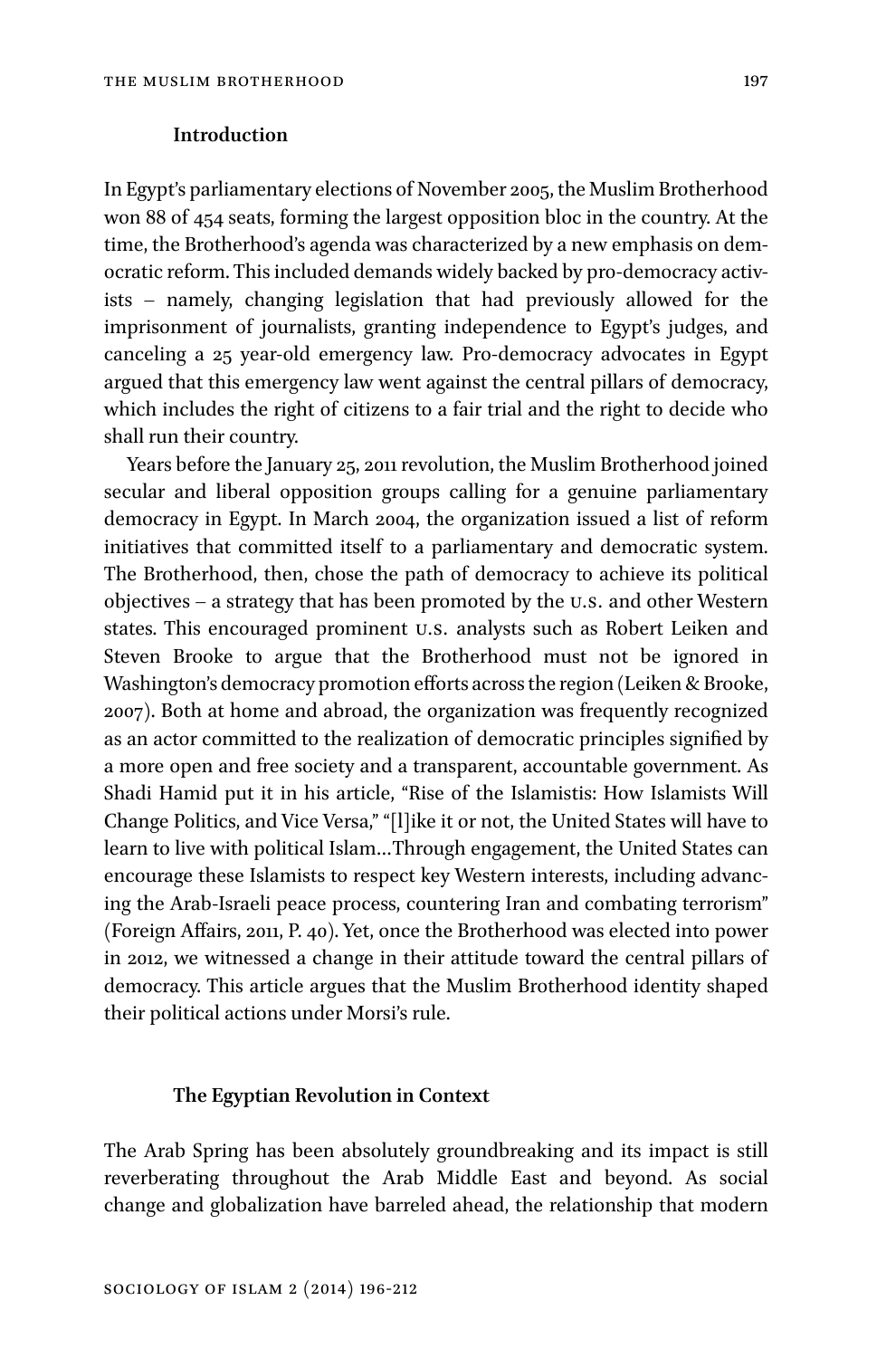Arab citizens have with political Islam has altered as well. While the popularity of Islamists at the polls has instigated, both at home and abroad, inflammatory comparisons to the Iranian revolution of 1979, it is evident that the protest movements were not primarily, or even largely, religious in nature. Although the Egyptian Revolution was plagued with criticisms for its lack of leadership, this may in fact be a natural byproduct of a movement more focused on participating in democracy than ideology. In short, these were not protests in favor of an Islamic government; they were protests in favor of the people's right to choose. This is a significant distinction, even if the people's choices are Islamic parties.

The slogan of the 2011 Egyptian Revolution was neither Islamist nor secularist. Rather, it was concerned with issues outside of this binary. "Bread, Freedom, and Social Justice" was born from the economic and social frustrations of ordinary people in Egypt. The Muslim Brotherhood and Salafis were surprisingly hesitant to join the youth revolution in 2011, but instead were heavily persuaded to do so by younger members of the party.

After the Brotherhood was elected into power, its history of moderation as a democratic actor became somewhat questionable. The Brotherhood's political success had accompanied varying degrees of discomfort, with some predicting a slide into theocracy or authoritarianism. The Brotherhood should have responded by reaffirming its democratic intents not only in rhetoric, but also in practice. During this critical stage, as the Brotherhood was securing power, it was important that the organization de-emphasize its ideological and organizational advantages and recognize that in a fragile process of democratization, the perception of authoritarianism – regardless of having a popular mandate – can be extremely damaging indeed. When it came into power, the Brotherhood's political discourse revealed a movement that sought to integrate itself into a democratic state system that can be better attentive to changing circumstances, but it was beset by ideological dilemmas.<sup>1</sup>

The Egyptian Revolution created a political vacuum, allowing groups like the Brotherhood to use elections as a means to achieve and sustain power. Islamists and liberals alike attempted to use democratic participation as a

<sup>1</sup> See also L. Brynjar, *The Society of the Muslim Brothers in Egypt: The Rise of an Islamic Mass Movement* 1928–1942 (London: Ithaca Press, 1998); R. Springborg, *Mubarak's Egypt: Fragmentation of the Political Order* (Boulder: Westview Press, 1989); S. Abed-Kotob, 'The Accommodationists Speak: Goals and Strategies of the Muslim Brotherhood in Egypt', International Journal of Middle East Studies, Vol.27 (1995), pp.321–39; M. El-Ghobashy, 'The Metamorphosis of the Egyptian Brothers', *International Journal of Middle East Studies*, Vol.37 (2005), pp.373–95.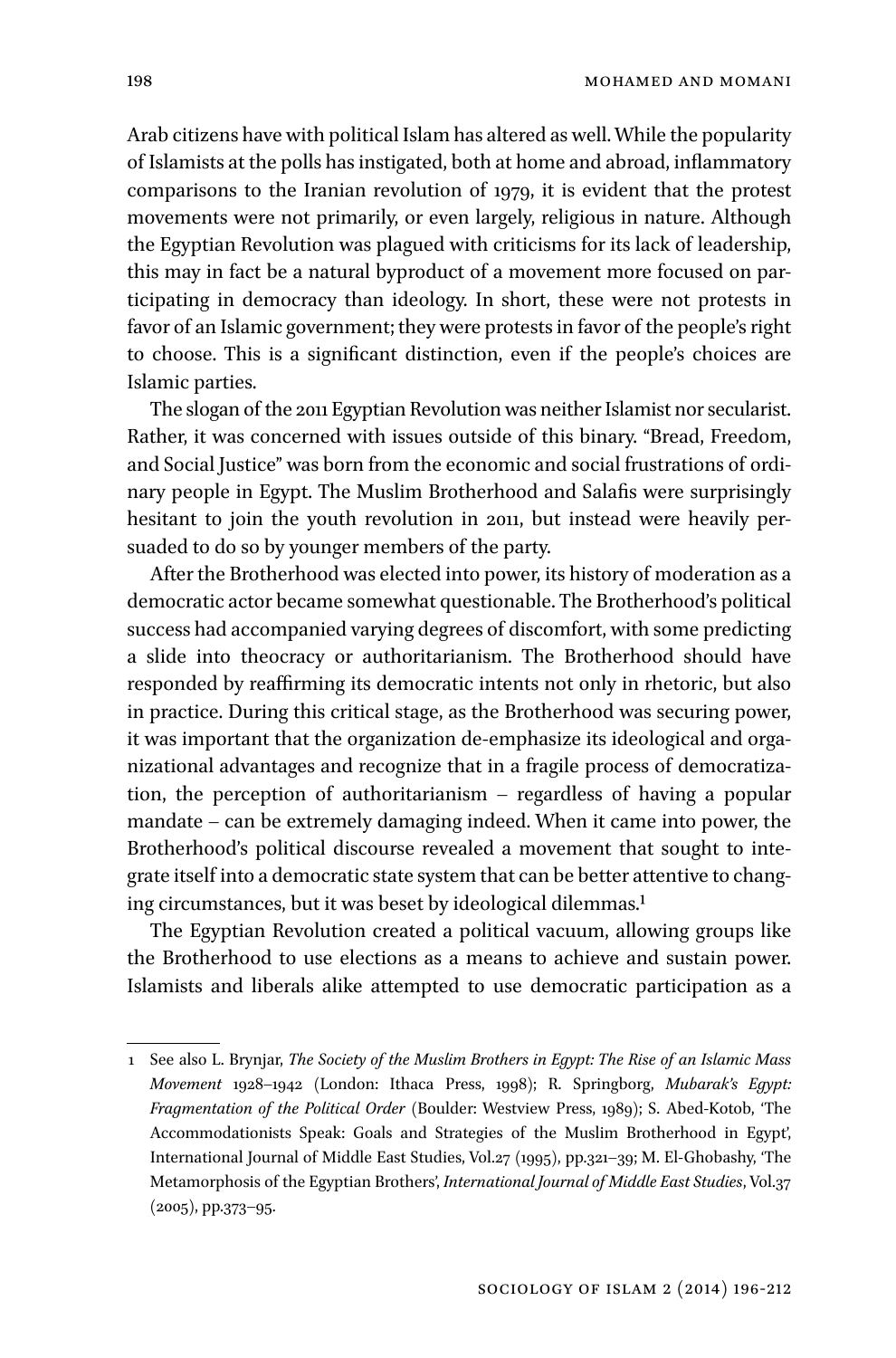means to secure political gains. Meanwhile, detractors of each camp pointed to ways in which the other was "undemocratic." Despite the Brotherhood's electoral success, some Arab and Western journalists and officials argued that the party could never be a genuine actor in Egypt's path toward democracy. Former *New York Times* columnist and currently President Emeritus and Board Senior Fellow at the Council on Foreign Relations, Leslie H. Gelb, wrote an article in January 2011, "Beware Egypt's Muslim Brotherhood," in which he asserted that if the Muslim Brotherhood gains control of Egypt, it will "be almost impossible for the people to take it back. Just look at Iran" (*The Daily Beast*, 29 January 2011). Eric Trager also wrote in *The Atlantic* that "the Muslim Brotherhood may well remain deeply hostile toward even one of the most basic and defensible of American interests in the Middle East – that of securing Americans from terrorism" (*The Atlantic*, 3 May 2011). Moreover, Senator Mark Steven Kirk, an Illinois Republican, said in a floor speech on February 2 2011, that "[w]hile we support human rights and democracy, we must heed growing warnings about the Muslim Brotherhood, their leaders and plans for taking Egypt back to the 13th century" (*The Washington Times*, 3 February 2011). Clearly there was great apprehension on the part of many us officials and analysts on the Muslim Brotherhood's true commitments to democracy in Egypt. On the other hand, Islamists argued that their opponents' failure to respect the Brotherhood's repeated success at the polls was evidence of their undemocratic behavior. Yet, if the implementation of a democratic government is to succeed in Egypt, both Islamists and opposition groups needed to go beyond the rhetoric formed

The political and social challenges of modern Egypt were not created by the now ousted President Mohammed Morsi's policies and actions. Instead, these challenges stem from a result of a wider political culture of cynicism and distrust among politicians and citizens. Moreover, the extent of distrust often masks the similarities between Egyptian liberals and Islamists. For example, both groups believe that Islam and Islamic law are compatible with democracy. They also both claim to champion and cherish democracy. As the two camps become further polarized, an "us versus them" mentality has emerged, resulting in serious threats to the social fabric and political life of a post-Mubarak Egypt.

Following the decrees enacted by President Morsi, some opposition and revolutionary figures began to characterize him as well as the Brotherhood not just as flawed democrats, but as militants, terrorists, and fascists – the old stereotypes of political Islam. After canceling the November 2012 decree that sparked the protests in the spring of 2012, some opposition groups discredited all measures Morsy sought to control, because the cancellation of the decrees

by these types of ideological confrontations.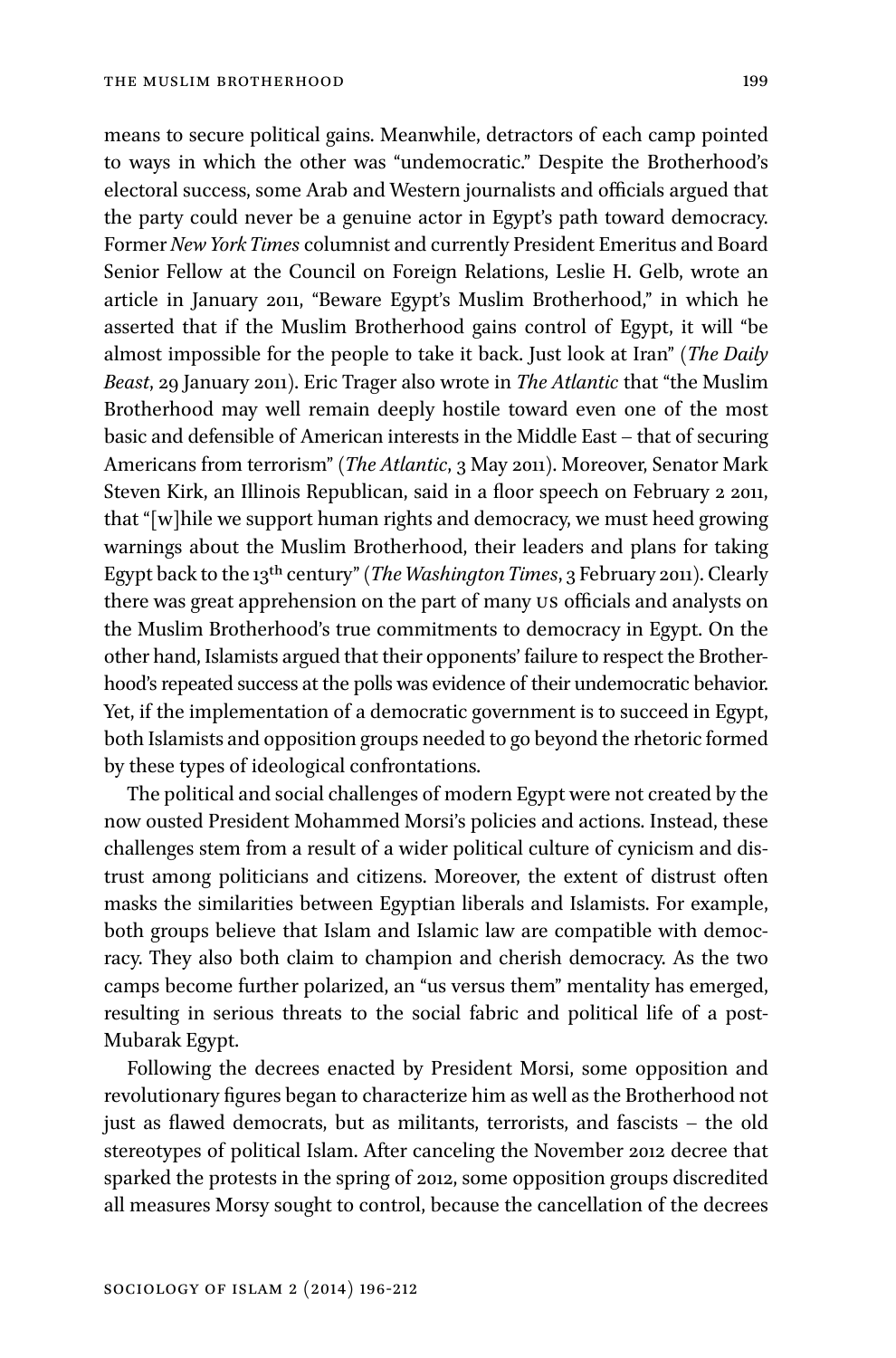kept previous decisions taken by Morsy unpopular. Protests have also focused on the 2012 amended constitution, which opposition critics have condemned as illiberal. Therefore, the main opposition coalition, the National Salvation Front (NSF) led by Mohammed ElBaradei called for protests in a peaceful expression of anger against Morsi and the Muslim Brotherhood who, they think, want to impose their will on the people. On the other hand, Morsi and the Brotherhood further undermined their position in the eyes of their critics in their continued to claims that there were a number of conspiracies laid out against them. It became routine for the group's officials to insinuate (and with little evidence), that an opposition figure had been bought, held bias, or had a 'foreign agenda'.

#### **Presence of the Brotherhood in Egypt**

Following the January  $25<sup>th</sup>$  Revolution, the Brotherhood gained power by working intensely within the framework of democracy: "[a]n Islamist organization that had spent most of its existence denied legal status…was now in charge of the very apparatus once used to repress it. And it had reached those heights not by way of coup or revolution but through the ballot box" (Wickham, P. 1). If it expects to maintain this image, the group will need to exemplify its honest, peaceful, cooperative impulses to the Egyptian public as well as to opposition groups. These principles could be achieved through four main efforts: 1) engage in self-criticism and acknowledge recent policy mistakes, 2) maintain a regard for peaceful protests, 3) emphasize the importance of societal dialogue and 4) provide assurance that the Muslim Brotherhood will not impose its interpretation of Islam on the rest of society.

The opposition, on the other hand, needs to re-evaluate its current notions of democracy and participation. The post-Mubarak era had revealed the Egyptian opposition's weak organizational structure and policy, which cannot support a sustained revolutionary process. It seems that the Revolution and the fall of Mubarak did not push the opposition to resist the corrupting influence of power and abide by the rules of the democratic process. Thus, when Morsi failed to commit to the promises he made during his campaign, opposition groups could have used Morsi's failure to dissuade people from voting for the Brotherhood in the future. Some, however, have argued that no matter how democratic Islamists become, liberals and secularists will always view them as aggressive and totalitarian. For example, Emad Al-Din Hussein, editor-in-chief of *Al-Shorouk News* wrote an article titled, "Classes to Teach the Muslim Brothers Democracy" where he suggests that the extremist Brotherhood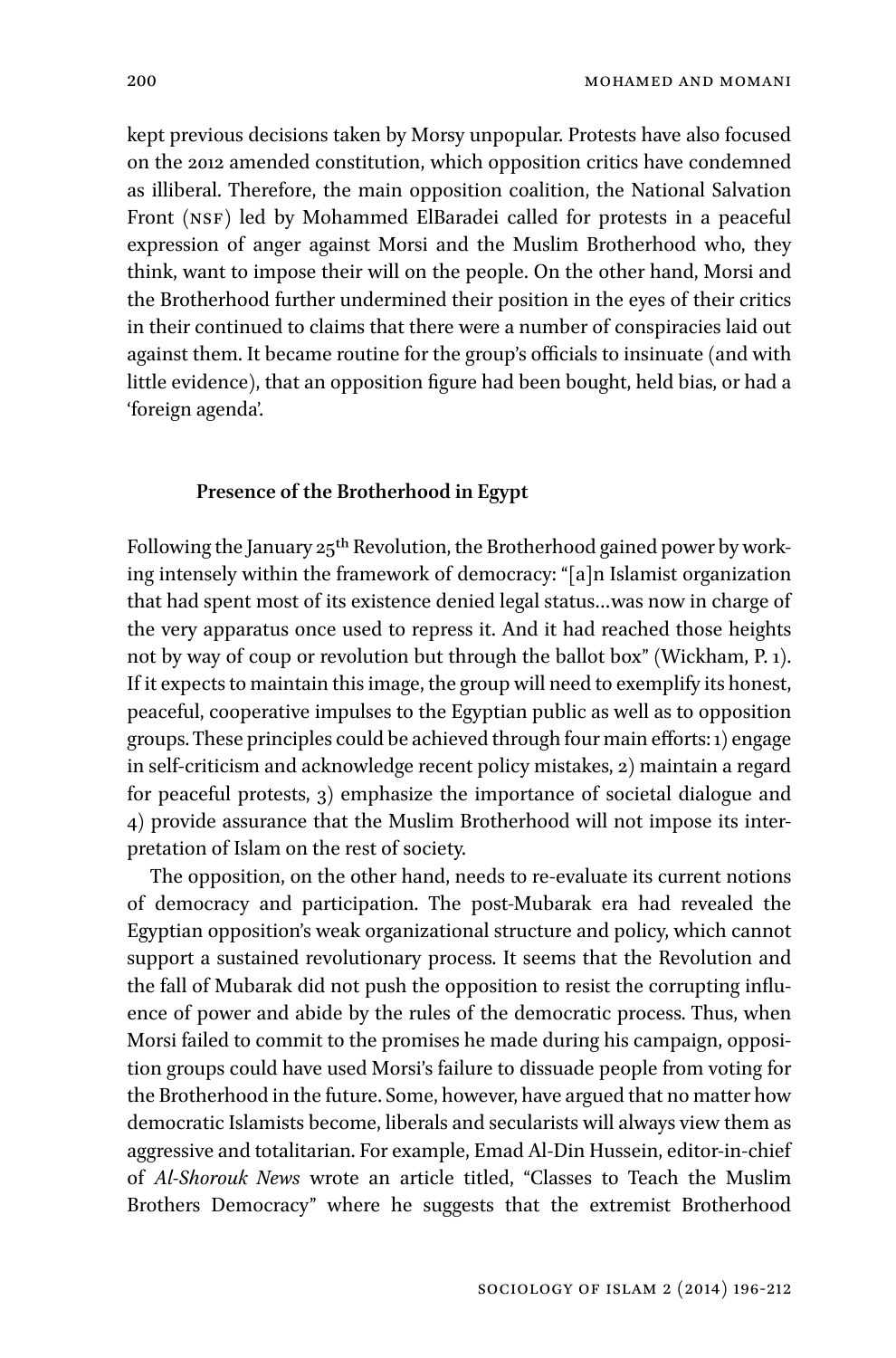leaders should attend classes to eradicate dictatorship from their minds, and implant democracy instead. (*The Daily News Egypt*, October 28, 2012). Regardless of how these groups view Islamists, they should have resisted their impulse to reject all cooperation with the Muslim Brotherhood and other groups. The Egyptian opposition, for example, should have accepted the new constitution of 2012, particularly given that it was approved by a majority of citizens in a referendum; despite that Egyptians backed a constitution that managed to deeply polarize the country. In this current state of political reality, there is no way to provide the stability needed to assist an extremely fragile Egyptian economy and development of a democratic process. There was, and still is, a need to have the time and will for the democratic process to take hold and become part of the culture of Egypt.

Before it was dissolved in June of 2012, Egypt's first revolutionary parliament showed that the current political landscape forces liberals and Islamists to work with each other on issues of common concern to both parties such as commitment to the January 25<sup>th</sup> Revolution and its values of democracy, and respect for political and civil rights. It is argued that only these efforts at cooperation will diminish current levels of polarization. Both Islamists and liberals should take into consideration, however, that there are new actors, including labor unions, employers' associations, revolutionary organizations and other civil society groups that have gained a sense of empowerment after the revolution. Often, it is these groups that are most able to cross ideological lines and represent social interests of bread, freedom, social justice; the demands of the Egyptian January  $25<sup>th</sup>$  Revolution. They constitute the real revolution in Egyptian society, and provide an example that politicians would do well to follow.

#### **Islamists and the West in the Aftermath of the Arab Spring**

Since the Middle Ages, Islam has been discussed and thought by Orientalists within a framework of passion, prejudice and political interests (Said, 1997, p. 24). As far as Orientalism is concerned, Islam poses a serious challenge to Christianity (Said, 1997, p. 5). During the early period of the European Renaissance, Islam was considered to be 'a demonic religion of apostasy, blasphemy and obscurity' (Said, 1997, p. 5). Viewed largely as 'a formidable competitor', Islam was regarded as one of the greatest political challenges to the West. For hundreds of years, armies of the Islamic world – real and imagined – threatened Europe, destroyed its outposts and colonized its domains (Said, 1997, p. 5), and the prevailing fear was that that these "barbaric" and "primitive"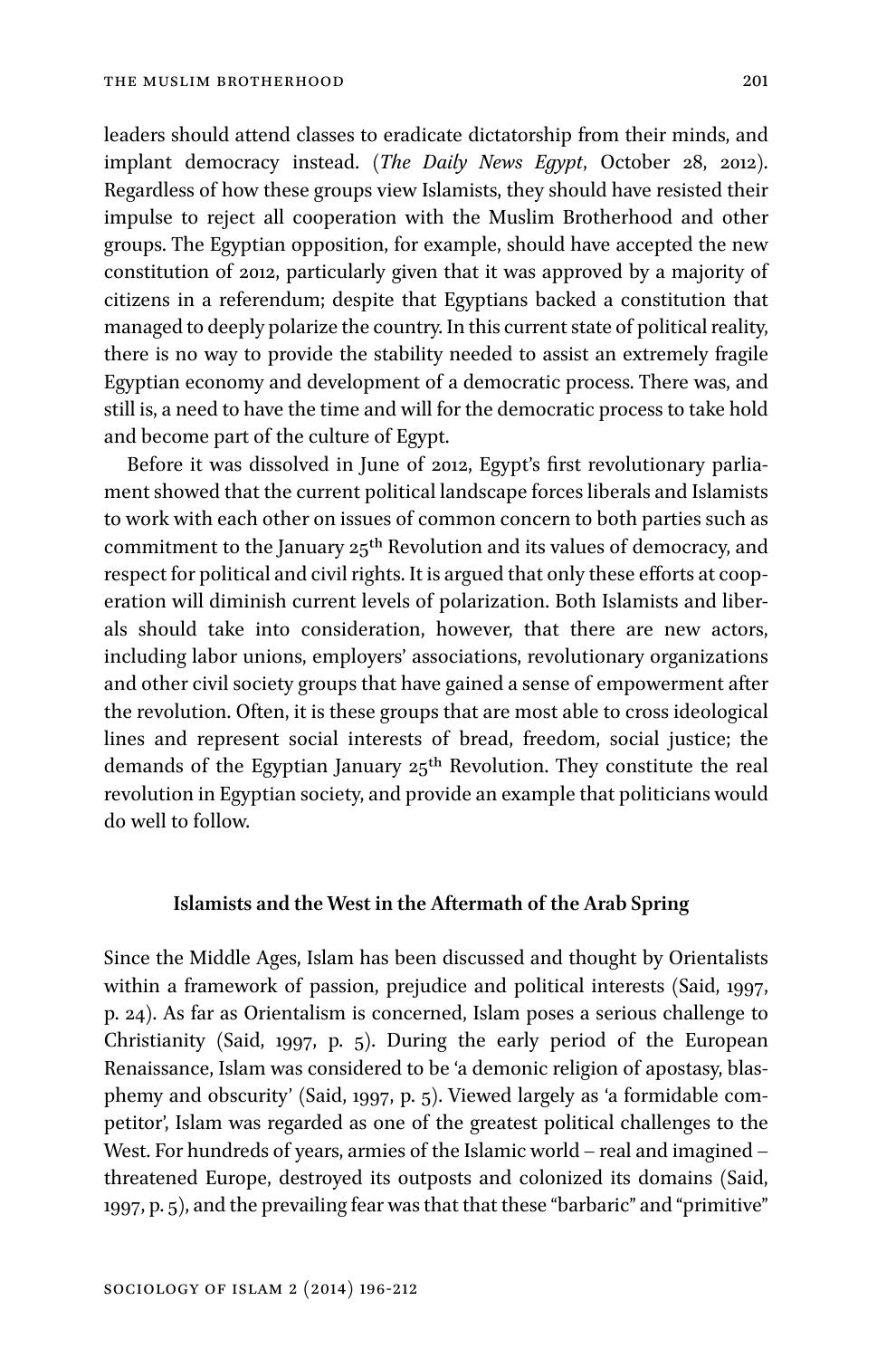Muslims would overrun the rest of Europe, end Christendom and destroy Western civilization (Said, 1997, p. xxix). Some have even assumed that Islam and Muslims are antithetical to modernity. The reasons for those assumptions include:

First, the foundations on which colonialism started were built on the dehumanization of the indigenous populations. Secondly, post independence; the Cold War defined the relationship between the developed and less developed worlds, which had its repercussions on the Muslim world. Third, with the rise of Islamic activism in the late 1970s (after the 1979 Iranian Revolution), the literature on modernity again emphasized the contradiction between modernity and Islam, based on the Iranian experience. Fourth, Samuel Huntington's "Clash of Civilizations" (1993) again emphasized the differences between Islam and its followers, and the Judeo-Christian tradition in terms of modernization and democratization. Fifth, the role Muslims played in their writings, whether they were mainstream like Qutb, or marginal, stated that an Islamic community has to be run by the "Sovereignty of God" (Hakimiyat Allah).

Krishna-Hensel, 2012, p. 31

The role of Islam in the Arab Spring polity can therefore be explained as a culmination of a long debate between scholars on the question of whether Islam is compatible with democracy. Some scholars view Islam as a religion that should not be charged with the duty of governing – that Islam and democracy are therefore not compatible.<sup>2</sup> Others, however, argue that Islam is not only a religion, but also a system that has religious, legal, political, economic, and social components.3 Political Islam is on the rise in the Middle East, gaining votes through democratic elections long before the Arab Spring – for example,

<sup>2</sup> Kepel, Gilles (1985), *Muslim Extremism in Egypt*: *the Prophet and the Pharaoh*, University of California Press, p. 47; Haddad, Yvonne (1983), 'Sayyid Qutb: ideologue', in John Esposito (ed.), *Voice of Resurgent Islam*, Oxford University Press, pp. 67–69; Abu Khalil, As'ad (1994), 'The incoherence of Islamic fundamentalism: Arab Islamic thought at the end of the twentieth century', *Middle East Journal*, 48:4, 677–694, cf. p. 683; Mortimer, Edward (1982), *Faith and Power*: *The Politics of Islam*, London: Faber and Faber, p. 245.

<sup>3</sup> Watt, W. Montgomery (1961), *Islam and the Integration of Society*, Evanston, IL: Northwestern University Press, pp. 178–180; Mawdudi, Abu al-A'la (1973), *Islamic Way of Life*, Kuwait: International Islamic Federation of Student Organizations, pp. 40–46; Hamidullah, Muhammad (1970), *Introduction to Islam*, Kuwait: International Islamic Federation of Student Organizations, pp. 107–109; Weiss, Leopold (1980), *The Principles of State and Government in Islam*, Gibraltar: Dar al-Andalus Ltd, pp. 1–4.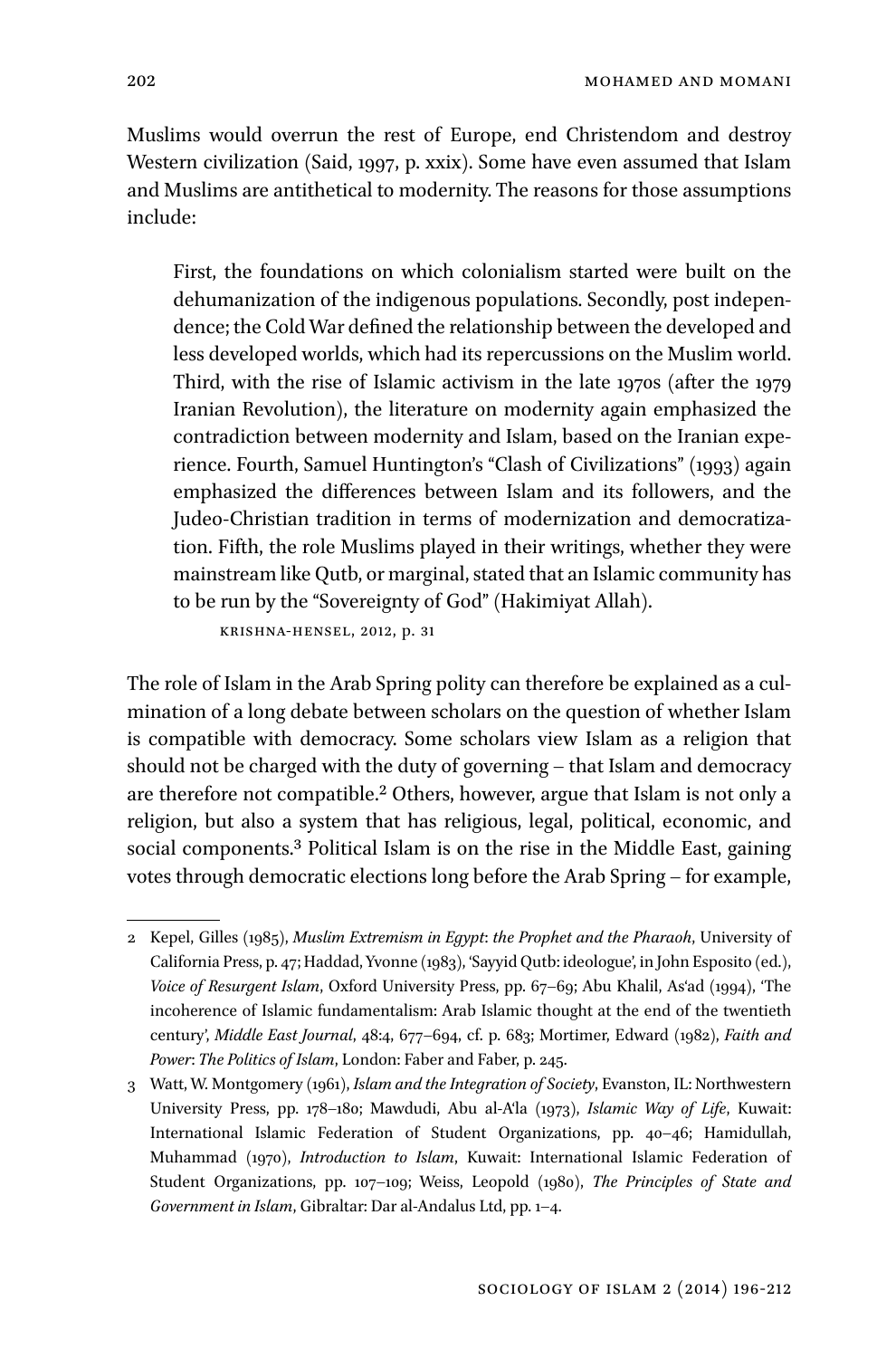Hezbollah in Lebanon winning 18% in the parliamentary election in May 2005, Egypt's Muslim Brotherhood winning 20% in the parliamentary election in November 2005, and Hamas winning the majority vote in the parliamentary election in Palestine Territories in January 2006. Moreover, there is a deeply embedded perception in the West that political Islam is 'inexorably on the march,' fortifying its supposed aggressive and totalitarian ideology against Western interests (Fawaz, 2006, P. 9).

Some American commentators, for example, have identified members of the Brotherhood as "radical Islamists' and [as] 'a vital component of the enemy's assault force…deeply hostile to the United States. Al-Qaeda's Ayman al-Zawahiri sneers at them for lur[ing] thousands of young Muslim men into lines for elections…instead of into the lines of jihad" (Leiken, 2007, P. 107).

However, what many Western pundits and media accounts fail to recognize is that political Islam has taken the path of democracy to achieve political objectives, a path that was, indeed, promoted by the u.s. government and in particular propagated by the administration of George W. Bush (Traub, 2007. p. 44). The challenge for Islamists is to adopt a positive dialogue about relations between civilizations, as a response to Huntington's still prevalent theory of a "clash of civilizations." This dialogue should not be only government-based, but should expand the meaning of diversity by including people/groups typically shut out from the political process. In short, it should be people to people based. Islamists must also offer a model for cooperation between diverse groups and political players and should resist grouping Western powers together as part of the "hostile" West, as such notions would hamper the possibility of future cooperation. Orientalist theory reproduces narratives of difference and oppositional terms that must be rejected by both the West and the East. The Ennahda Party in Tunisia, for example, has learned from the experience of the Muslim Brotherhood in Egypt, and works to ensure that its overtly Islamic identity still protects civil rights and support democracy. This was evident when Ennahda party stepped down in September 2013 to cede power to a more secular, technocratic government. Moreover, Tunisian Islamists realize that it is quite necessary to craft a fair constitution accepted by most Tunisians and one that will withstand any type of setback in the future. The lesson of Egypt to Islamists in Tunisia is that political stability and compromise are inseparable.

There is little doubt that this dialogue of cooperation and engagement amongst different groups and "civilizations" will be fraught with challenges. The Arab Spring was an expression of public discontent with internal corruption and despotism, but these are themselves linked to global economic and political structures as evident in Western geopolitical interests that prop up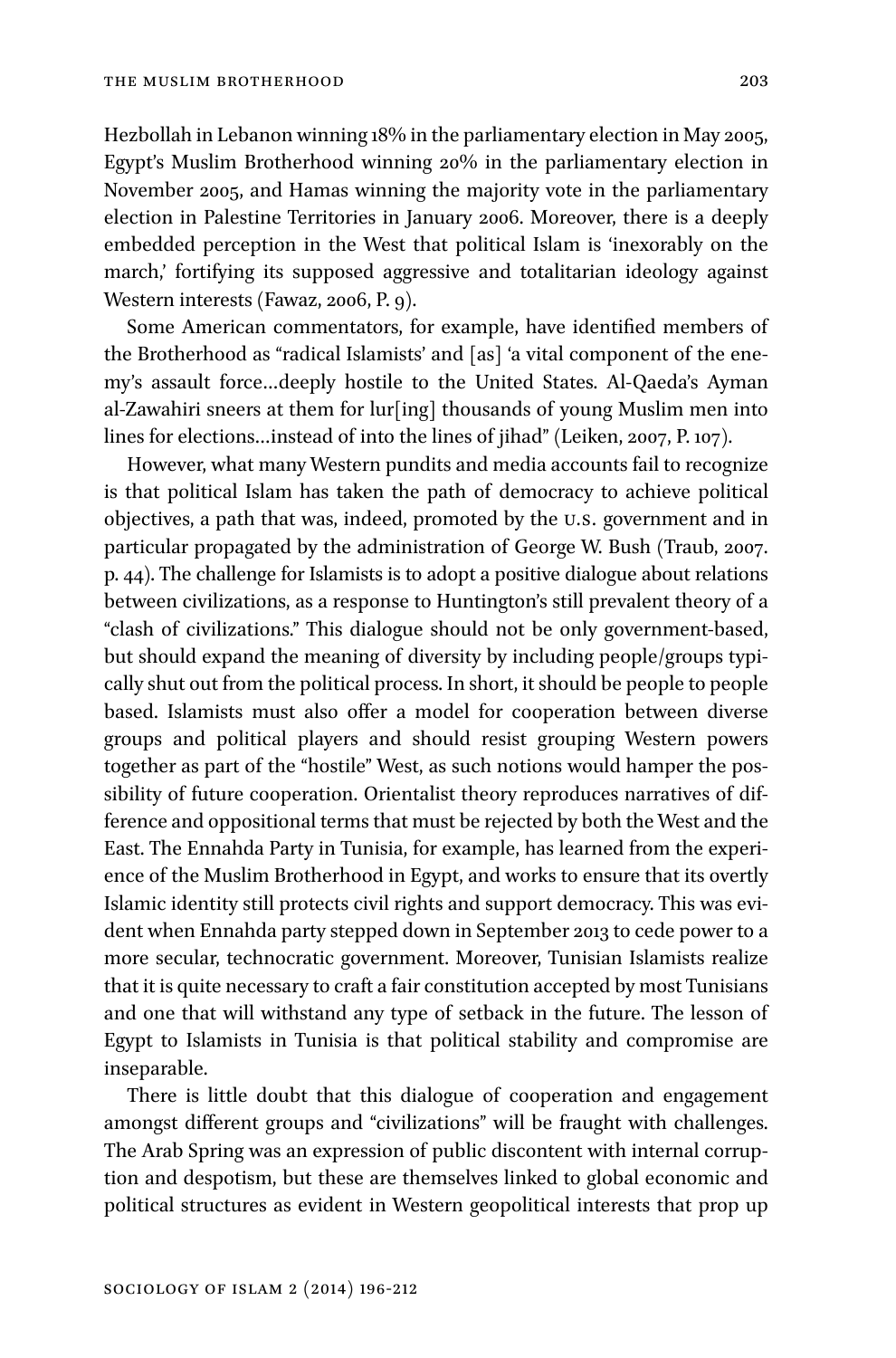authoritarian leaders in the name of 'stability.' The Arab Spring's call for democracy was heralded globally as an emphatic rejection of corruption and a cry for integrity, and it seems that the international community responded positively to the message. There is therefore a need to explore the extent that regional changes affect international relations and vice versa. The question of whether the Arab Spring will usher in a new Arab world order, which will determine Arabs' relations locally and internationally, remains open. Regardless, attention ought to be drawn to the role of values and perspectives in the study understanding Arab Spring politics.

### **Reiterations of Power: The Arab Spring and Western Hegemony**

The roles played by foreign interests in the Arab Spring in Egypt – be they Arab, regional or international – and how they managed to achieve their objectives are extremely important in understanding the complex scene of contemporary Egypt. The neglect of these issues has resulted in the absence of national agreement that is evident in the confusion in administering post-Mubarak Egypt, as well as the failure of opposition to offer national alternatives and to agree to a national project to move the country beyond the instability of the revolution. In contrast, some point out that the u.s. had conversations with the Muslim Brotherhood back in 2005 – long before the outbreak of the Revolution in 2011 – as an example of the Brotherhood's willingness to engage in more open democratic discussions. Seeing that the Mubarak regime might collapse, and understanding that it was not in its interests to provoke a confrontation with Arab Spring nations over the choices of their voters, the US had wanted to safeguard a stable transition of power in a post-Mubarak Egypt.

Washington, therefore, had begun engaging with the Muslim Brotherhood as the most important moderate Islamic group and the largest opposition bloc, not only in Egypt, but also in other Arab Spring nations as well. Moreover, American officials were surprised to discover that the Muslim Brotherhood was ready to reach a settlement regarding most of the core issues related to American foreign policy and national security in Egypt, as exemplified in the way the Brotherhood showed commitment to diplomatic treaties signed by former regimes, including the Egyptian-Israeli peace treaty. Moreover, the Muslim Brotherhood presented a shared view of preserving the neoliberal economic system, to which the pro-business Brotherhood members were in complete agreement.

Hence, it could be argued that the U.S. no longer saw the Brotherhood as a threat comparable with Jihadist groups such as Al-Qaeda. Rather, the us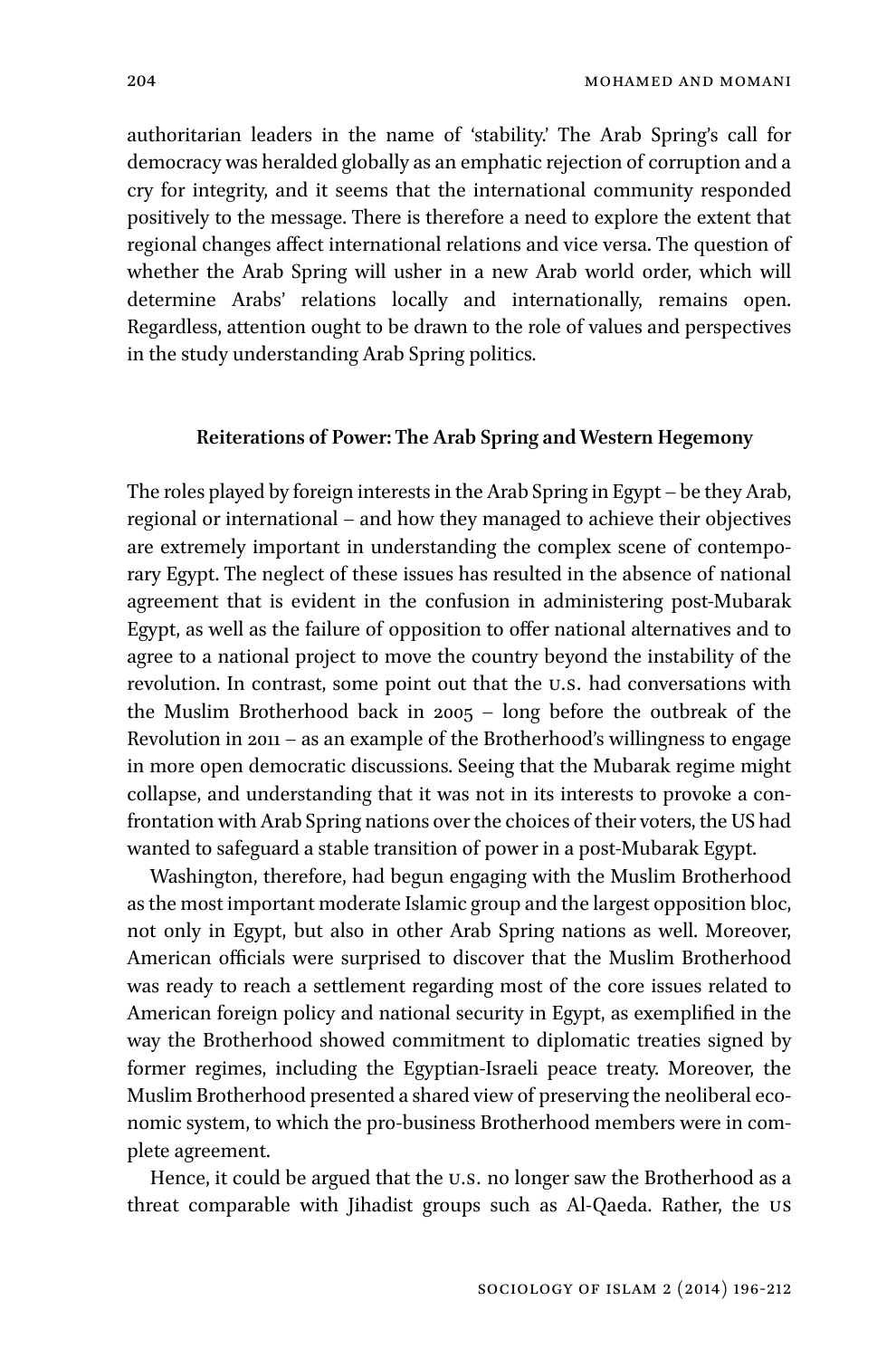regarded the Brotherhood as an important political actor. What is more, this position of the Brotherhood as a major political player in the Arab world also presents an opportunity – despite its 'rhetorical support' for Hamas, the Brotherhood could actually be the sort of moderate mediator the U.S. administration needs in order to exercise some influence on Palestinian groups, as evident in the 2012 Gaza crisis. The former u.s. ambassador to Israel Martin Indyk, noted during Morsi's rule that "the United States and Egypt — one using its influence with Israel, the other with Hamas — to put together a cease-fire package as the foundation for a wider resolution of the conflict" (*Time*, Nov.21, 2012).

# **The Muslim Brotherhood and the Egyptian Cultural Scene**

Even before the Egyptian Revolution, the Egyptian cultural scene had been dominated by a fear of the Muslim Brotherhood in particular, and the Islamist trend in general. Such apprehension was nurtured on the one hand by the propagandist secular media, and by the conservative, parochial perspective and clumsy performance of the Brotherhood on the other. In his article "Unpacking Anti-Muslim Brotherhood Discourse" in *Jadaliyya*, Mohamad Elmasry states that, "[t]he opposition's propaganda machine – aided by a plethora of private television networks and newspapers owned by Mubarak-friendly businessmen like Ahmad Bahgat, Salah Diab, and Mohamed al-Amin – has successfully manufactured discourses designed to designate the Brotherhood and Morsi as lacking in basic integrity and unworthy of political participation." Elmasry refers to the dominant theme used in Egyptian media and political discourse that argues that the Muslim Brotherhood "is bent on occupying all state institutions and hoarding power. This "brotherhoodization" ("akhwana," in Arabic) thesis dovetails nicely with other discourses about the Brotherhood's alleged desire to sell off Egypt and its disloyalty to the nation" (*Jadaliyya*, June 28, 2013). It is these images created by Egyptian media that have been used by some Egyptians to justify the massacre committed against the pro-Brotherhood *Rabaa* and *al-Nahda* sit-ins. That said, the Brotherhood themselves have undermined their standing with opponents by their failure to adequately deal with Egypt's chronic social, economic and political crises after taking over for the Mubarak regime.

The Brotherhood failed to deal with the harsh economic conditions and security threats that have long kept Egyptians under the yoke of a military-led dictatorship. Moreover, in its attempt to "reform" the nation's consciousness and remold the country's identity, the Brotherhood targeted the ministry of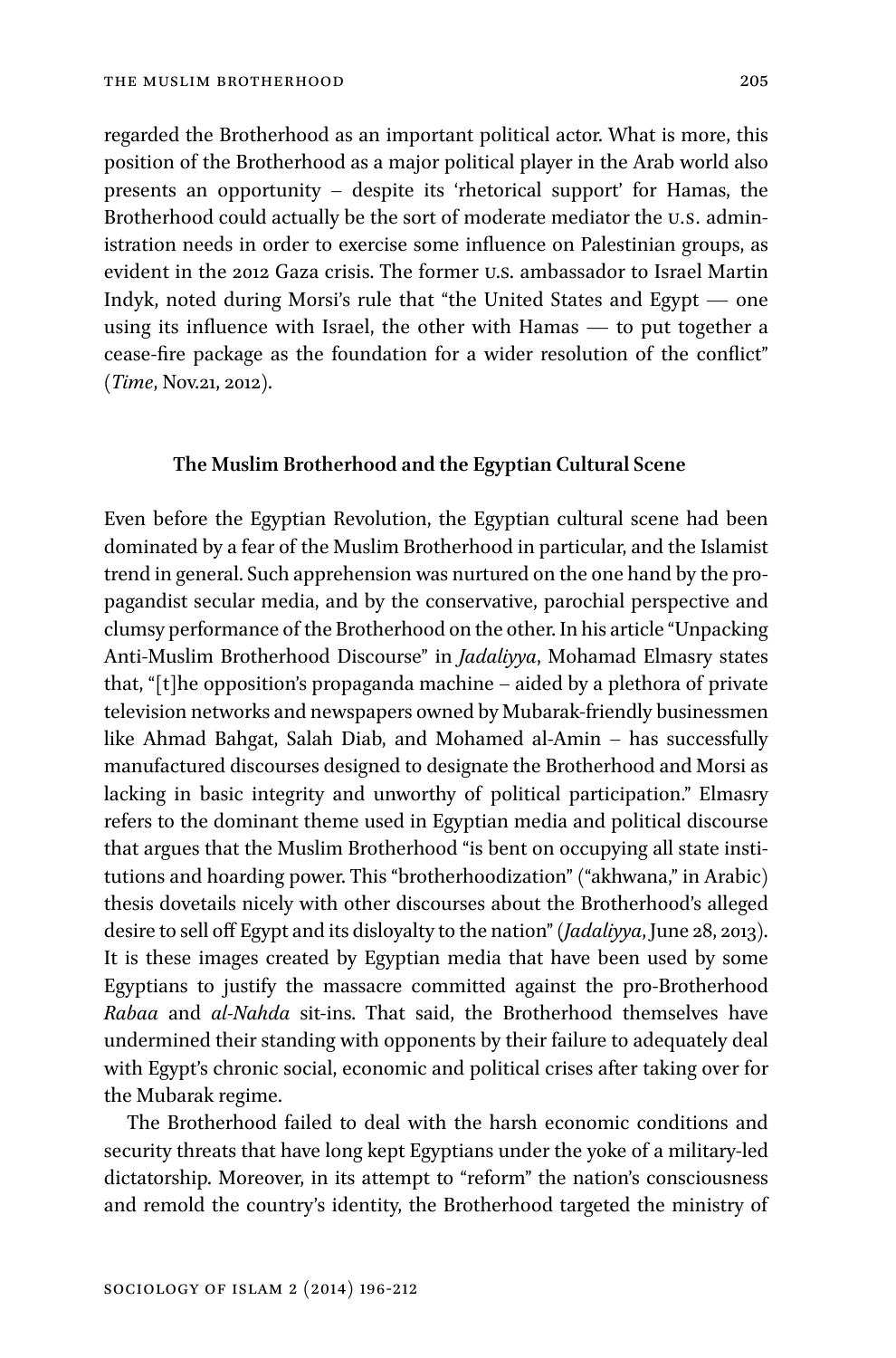culture as a means of affecting change in Egyptian values and moral standards, without acknowledging the desire among everyday Egyptians to break away from conservative restrictions on all forms of expression and creativity.

The Brotherhood therefore engaged in open confrontation with Egypt's leading intellectuals and writers, who – sensing the dangers of repression – organized a sit-in at the office of the Brotherhood-appointed minster, Alaa Abdel-Aziz. In addition, the Brotherhood's apparent apathy towards freedom of expression, its immoderate and substance-free rhetoric focusing on a Renaissance plan (Nahda Project), and its inability to achieve progress in handling substantial issues, such as the economy, corruption and unemployment, disheartened its supporters and stoked the suspicions of its opponents. The Brotherhood's apparent apathy towards freedom of expression was clearly evident when thousands of Muslim Brotherhood supporters surrounded Media Production City in Cairo, three times to intimidate both journalists and the television guests trying to enter the TV stations. The Brotherhood supporters viewed the media coverage as being biased against Morsi and the Islamic project. While artists, writers and intellectuals look at the Islamist-led government attempt to monopolize artistic circles at the expense of other voices, as efforts to "Brotherhoodize" the arts to exert their influence on the lives of Egyptians and to force their religious agenda on the Ministry of Culture. Moreover, they believe that the Minister of Culture wants to fix the history of the Brotherhood over the past 80 years by appointing a new director to the National Library and Archives. Indeed, the Brotherhood clashes with artists and intellectuals increased many woes, whether real or unreal, that certain freedoms would not be protected as long as the Muslim Brotherhood is in charge.

Another reason for the Brotherhood's failure to win public support is the organization's inability to work out a long-needed internal restructuring process that acknowledges the January 25<sup>th</sup> Revolution. It has even failed to separate the social and the religious from the political. The Brotherhood, indeed, has long viewed social service provision as a way to demonstrate its commitment to helping the poor, reducing inequality among social classes. Such overlap between the religious, social and the political, however, has promoted long-held public distrust towards the Brotherhood's ideologies and policies. Added to this is the organization's authoritarian repression of Egyptian plurality and diversity through the state censorship of almost all platforms of expression through pursuing criminal and vague allegations of "spreading wrong information," "disrupting peace," "insulting the president," and "insulting religion" against many media figures (Bassem Yousef, the Egyptian satirist, is the most famous case in this regard), which also fanned public discontent and rejection of its presence in power.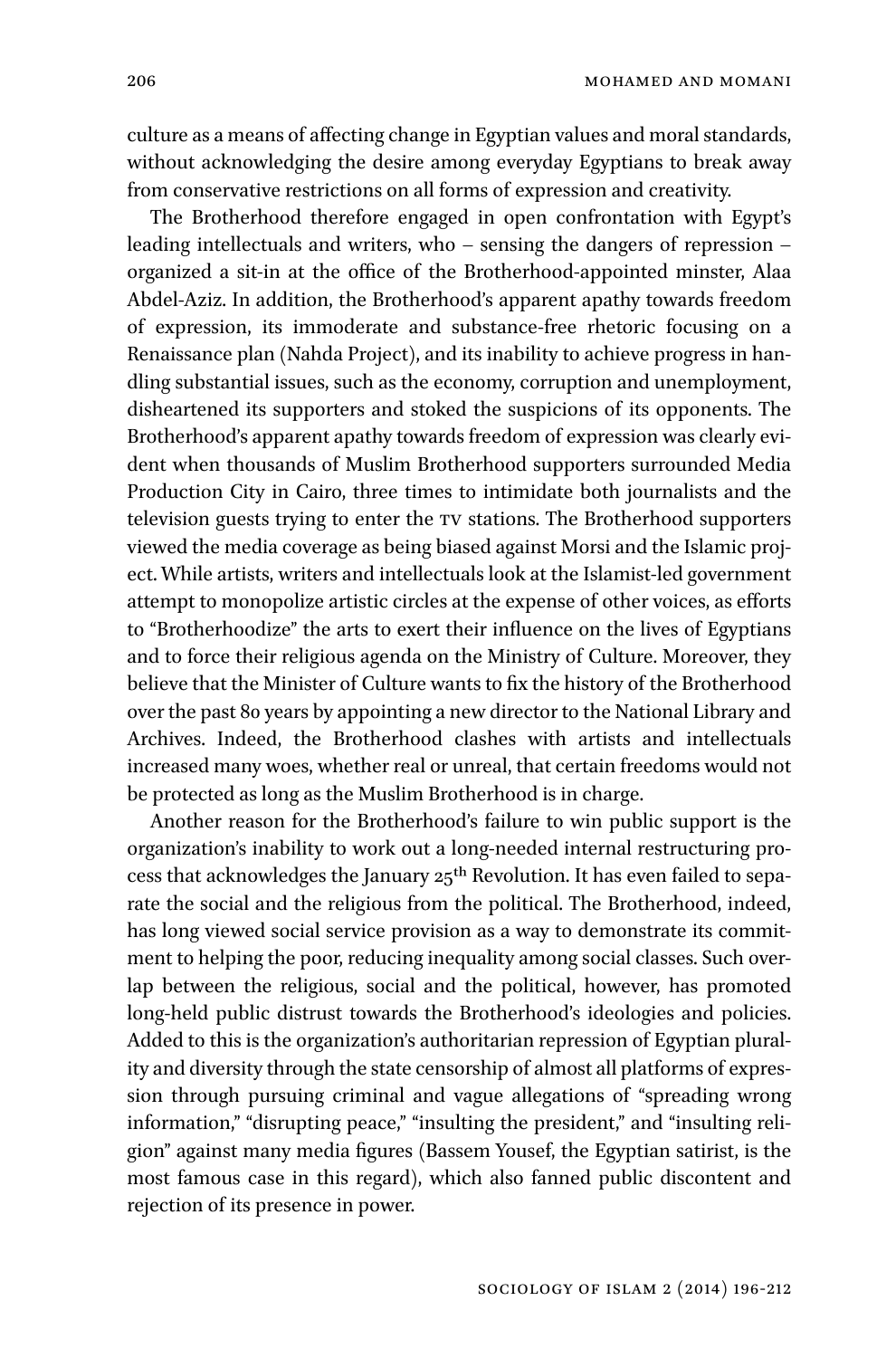It can be argued that a process of social and cultural Islamisation or the growing influence of a certain ideological and political interpretation of Islam in the Egyptian cultural and social scene, which has taken place over the past three decades or so, has changed the way Muslims regard their religion. As Olivier Roy, professor of social and political theory, has argued,

The paradox of Islamisation is that it has largely depoliticized Islam. Social and cultural re-Islamisation – the wearing of the *hijab* and *niqab*, an increase in the number of mosques, the proliferation of preachers and Muslim television channels – has happened without the intervention of militant Islamists and has in fact opened up a 'religious market,' over which no one enjoys a monopoly. In short, Islamists have lost the stranglehold on religious expression in the public sphere that they enjoyed in the 1980s.

*New Statesman*, February 15, 2011

Instead of the group's adaptation to the new scene through the engagement with an inclusive reconciliation process, the Brotherhood attempted to enforce respect for discipline, authority and hierarchy among a public that is fighting to break away from such authoritarianism. For many, this old guard and its spare tire of a leader, President Morsi – the new buffoon-like president who rambled, failed to inspire, and embarrassed his citizens, made little to no progress on almost all socio-economic indicators – was worse than Mubarak.

In the summer of 2013, Tamarod, another young people's movement, took to the streets with many of the same goals as the April 6 movement<sup>4</sup>: a return to a respectable liberal-democracy. But unlike the April 6 movement, they were happy to accept the old guard as Egypt's savior once again. In cahoots with the military, Mubarak-era cronies, elite backers, and the aging liberal secular elites like Mohamed El Baradie and technocratic members of the interim cabinet, the Tamarod movement used its bottom-up signature collecting campaign to overthrow Morsi and the Brotherhood. "It's not a coup, but a continued revolution!" cried Egyptians celebrating the military's removal of President Mohamed Morsi from power after the mass demonstrations in Tahrir Square.

<sup>4</sup> The April 6 Youth Movement is an Egyptian activist group established in Spring 2008 to support the workers in El-Mahalla El-Kubra, an industrial town, who were planning to strike on April 6. The movement was the catalyst of the political upheaval that brought about the downfall of Mubarak.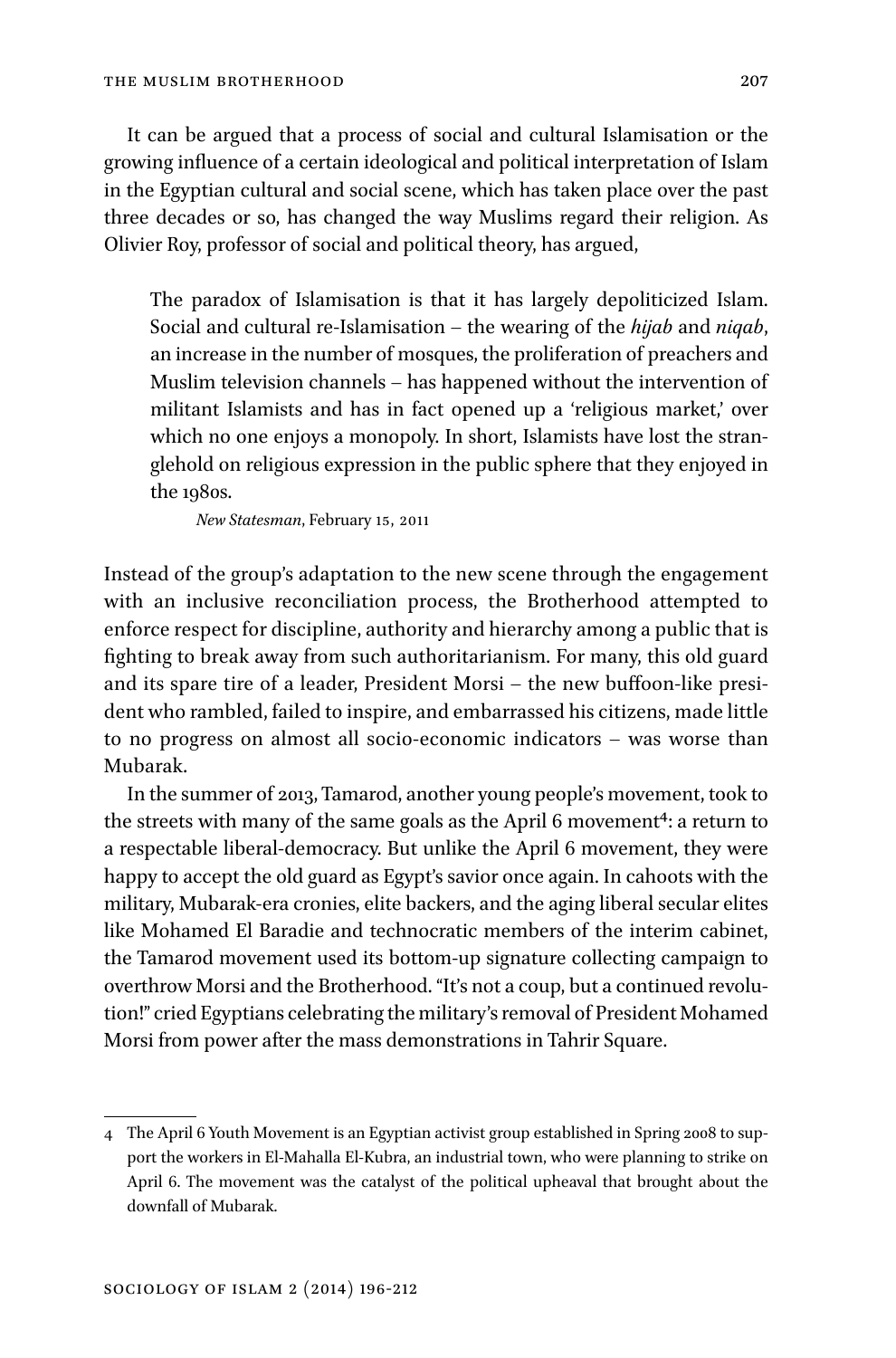# **The Post July 3rd, 2013 Scene5**

The Egyptian military has vilified the Muslim Brotherhood and all those who support it and deposed President Mohammed Morsi. The Brotherhood refuses to accept the outcome of the June 30 protests, $6$  denouncing all those who marched against their leader. The 'us versus them' narrative propagated by both sides is becoming entrenched and what little middle ground was left after the coup has eroded. Egyptians are internalizing contrasting versions of what has happened to their country since Hosni Mubarak fell. And with each impassioned telling, reconciliation recedes further into the distance.

The Egyptian military has been riding high on a platform of populism and nationalist fervor that has not been seen in decades. Since July  $3^{rd}$ , 2013, the Egyptian airwaves have been filled with anti-Brotherhood rhetoric. In the name of protecting the integrity of the Egyptian state, the army says it will "clean the streets" of the Brotherhood. The Brotherhood has been painted as an internal security threat with global tentacles that reach out and feed off of Turkey, Qatar and even the United States.

This propaganda appeals to the masses searching for foreign scapegoats to Egypt's debilitating domestic problems. The vilification of the Brotherhood as terrorists has been an easy sell across much of Egyptian society. The Muslim Brotherhood has equally vilified those who support the coup. Brotherhood members and supporters have claimed that Coptic Christians' financial ties to the West were behind the demise of the Brotherhood and the coup. Coptic churches, homes, and businesses have been burned. Making up around 10 percent of Egypt's 90 million people – many of whom reside in the rural countryside where poverty, illiteracy, and ignorance reign supreme – Christians are easy targets for zealots and vengeful supporters of the Brotherhood.

The Brotherhood is willing to be sacrificed in the name of pursuing its own grand ideology. The military is content with killing hundreds of Brotherhood supporters with the support of many Egyptians who will cheer and carry soldiers on their shoulders. These two very powerful narratives leave no room in the middle for moderates, for those, in other words, who may be liberals and democrats strongly against emergency law and military violence. Not surprisingly, Mohamad El Baradei quit as vice-president, and the April 6

<sup>5</sup> On 3 July 2013, the Egyptian army chief General Abdul Fatah al-Sisi removed the country's elected president Mohamed Morsi from power and suspended the Egyptian constitution, a move that came after the massive anti-Morsi demonstrations on June 30, 2013.

<sup>6</sup> Mass protests on June 30, 2013, brought out millions of Egyptians demanding President Mohammed Morsi's ouster.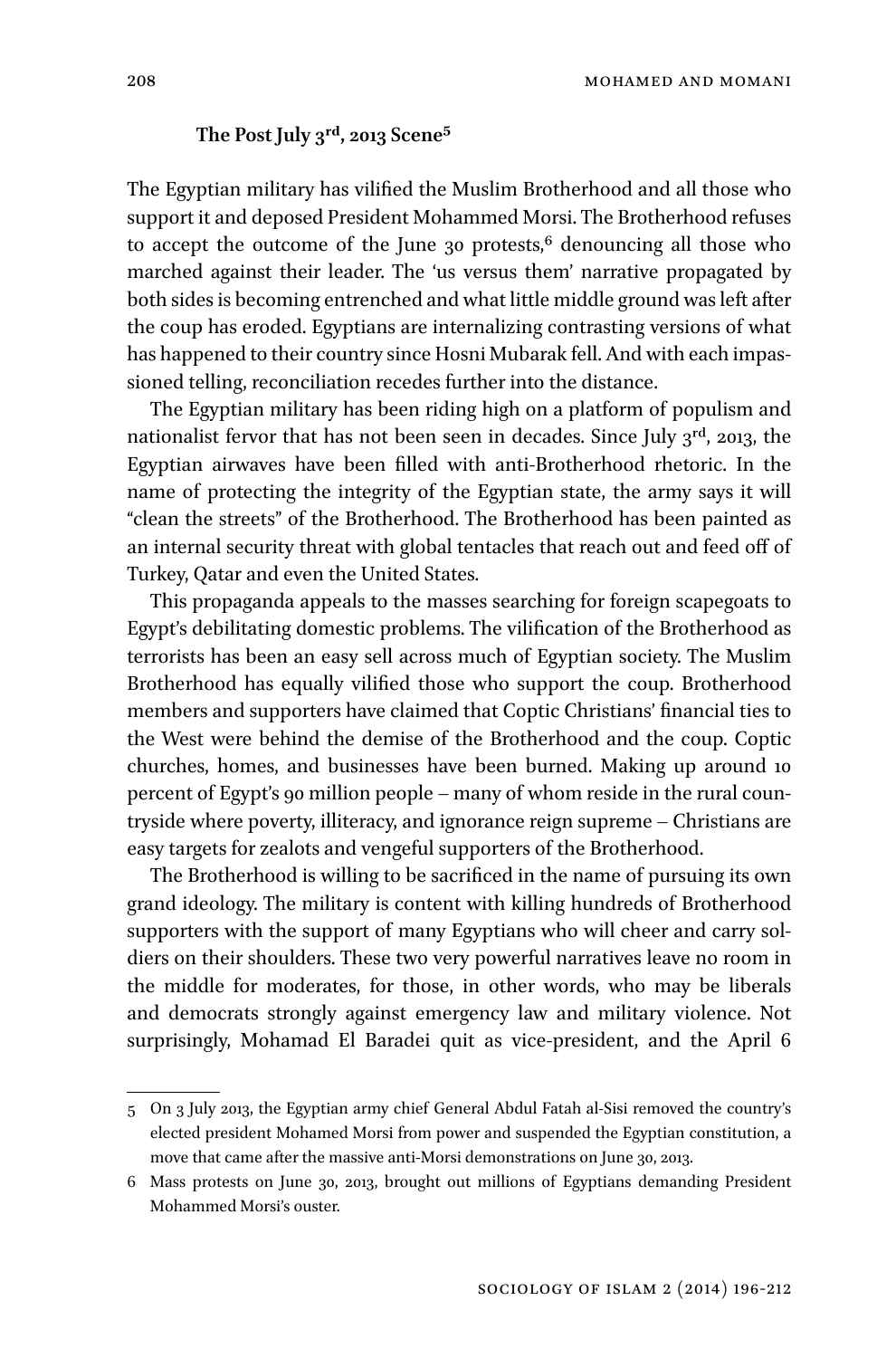revolutionary movement that gave birth to the Jan. 25, 2011 overthrow of Mubarak authoritarianism also rejected the increasing military and police clamp down.

As time goes on, the death toll and number of injured will continue to rise, the curfew will be ignored by hardline supporters of the Brotherhood (and thus lead to further clashes with security forces), and the hate and rhetoric of both sides will be elevated to new highs. Breaking up the Brotherhood sit-ins is easier than mending the wounds of an increasingly polarized society. There are no winners, and all Egyptians will pay the price of constant vilification of the other today, and in the future.

# **Conclusion**

Recognizing the Brotherhood's electoral gains, liberals and secularists now point to what they see as a disturbing trend: the rise of "illiberal democracy." This illiberal aspect of the Brotherhood's democratic agenda is in part evident in the apparent absence of any internal factions within the group – or at least the disappearance of group fraction when it arises. Some might claim that the absence of infighting is evidence of a lack of democratic credentials. As a political party, the Brotherhood's Freedom and Justice Party (FJP) should comprise a diversity of views, but the Brotherhood succeeds in presenting a unified message to voters, something that the opposition has continuously failed to do.

The Muslim Brotherhood has positioned itself as a moderate force in Egypt's political life. The leaders have emphasized their preference for a civil rather than a religious state by embracing democratic principles and opposing violence. The Brotherhood could have been a model for Islamist political movements across the Arab Middle East. However, following the establishment of the group's Freedom and Justice Party, and given the course that it has taken thus far, some have begun to doubt the Brotherhood's intention to adhere to the principles of democracy. While both the Brotherhood and SCAF emphasize their deep commitment to "democracy," they have differing views on what "democracy" actually means, both in theory and in practice.

The myth of Islamist political ideology as a solution to all political and economic woes has been shattered. Political Islamists throughout the Arab world were forced into the background of political life, or to go underground, during the years that most Arab governments were busy steadily undermining their right to participate in political life. But the fact that these Arab regimes were often corrupt, basing their support on crony capitalism and sham elections, actually helped Islamists. Repression empowered them, ironically, as it let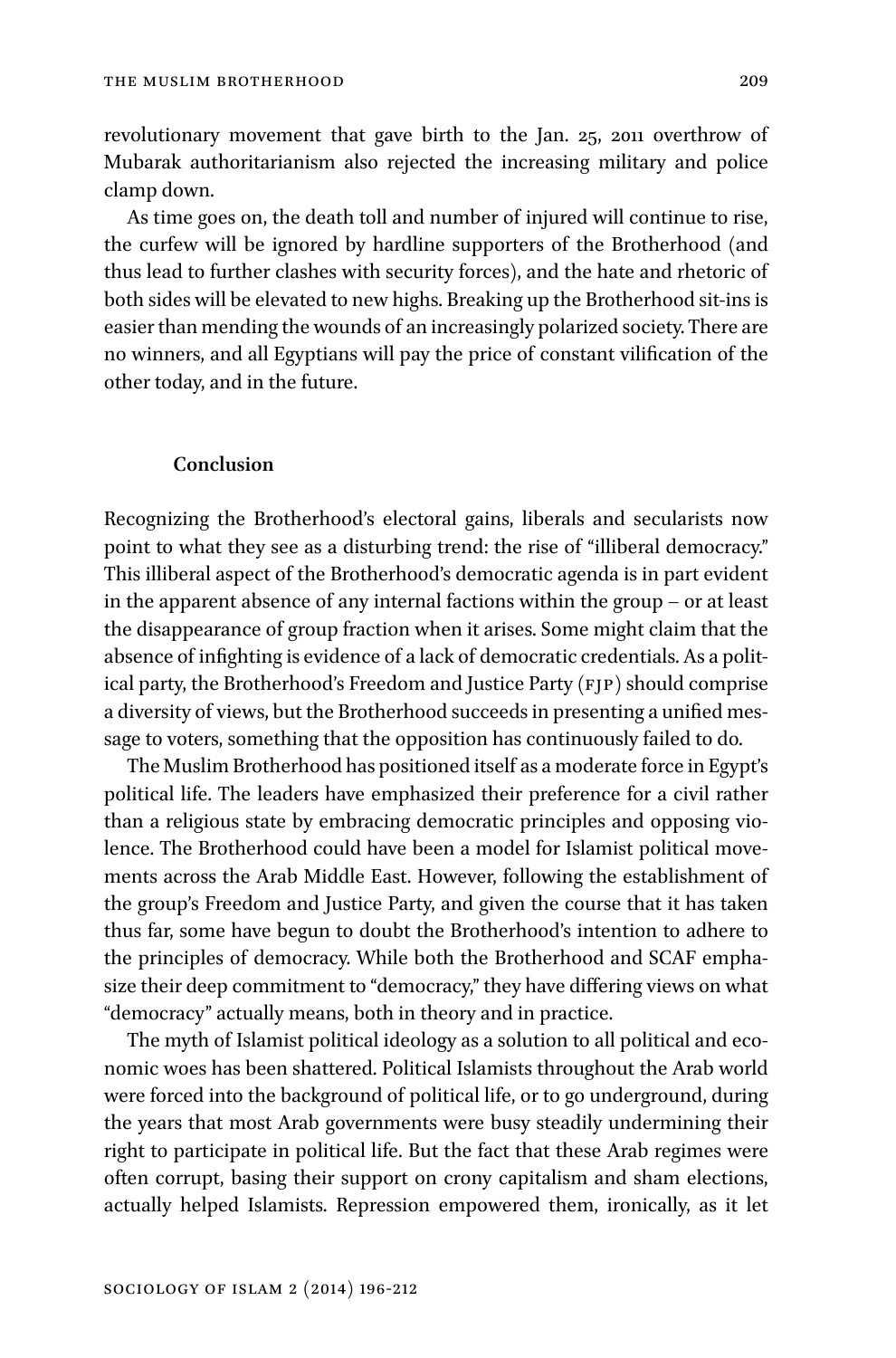them stand as champions of virtue, clean government, social welfare, and justice. With the single slogan "Islam is the solution," they effectively captured the imagination and hope of millions in the Arab world, making people believe that they had an alternative to tyranny.

This first year under the Morsi government in Egypt – by far the largest pilot project ever staged for Islamists' political ideology – has exposed the myth that Islamists offer a real alternative.

Under Mr. Morsi, no new economic or political ideas were brought to the political table. True, the Egyptian "deep state" of Hosni Mubarak-era cronies prevented change, particularly in the judiciary and elements of the public sector. But Islamists had no real solution to the everyday problems of Egyptians such as traffic, garbage, insecurity, unemployment and the sheer chaos that characterizes the everyday lives people lead. Like his predecessors, Mr. Morsi tried to court foreign capital, international donors, and international creditors such as the International Monetary Fund. In essence, Mr. Morsi's economic policies were business as usual. Undoubtedly Mr. Morsi inherited an economic mess and a system rife with corruption that would take more than a year to weed out. Moreover, one could argue that like all countries, Egypt must play by the international economic rules and it has, indeed, taken an economic beating with a depreciating exchange rate and rising debt burdens. Islamists are also capitalists themselves, albeit small-to-medium-sized business owners and not national oligarchs – so Islamists are not likely to shake the economic system underpinning Egypt. Yet, the point here is that Islamists never claimed that governing was hard; in essence they simplified good governance to a single and effective slogan: "Islam is the solution!" To many Egyptians this is now an empty promise, and demand for real policy ideas is increasing. This is a good thing as it sets the stage for political parties to mature beyond rhetoric and develop policy platforms.

Islamists will continue to command respect simply for having cleaner hands than those associated with the Mubarak regime, but Egyptians – and perhaps Arab electorates in other countries in the midst of transition – will demand more. In a devout region, the religious credentials of political parties will increasingly matter less than their ability to offer specific solutions to the struggle of daily life.

The Egyptian people are in a state of hysteria – mixed with nationalistic fervour – that makes it difficult to have a rational conversation about the state of affairs with many in the country. Indeed, the June 30, 2013 overthrow of a democratically-elected Islamist president – Mohamed Morsi – was a moment of national pride for many Egyptians. To deny the many Egyptian people the hope and pride they feel is akin to being a buzz-killer – though coup critics have been called worse, specifically a terrorist-sympathizer who is undermining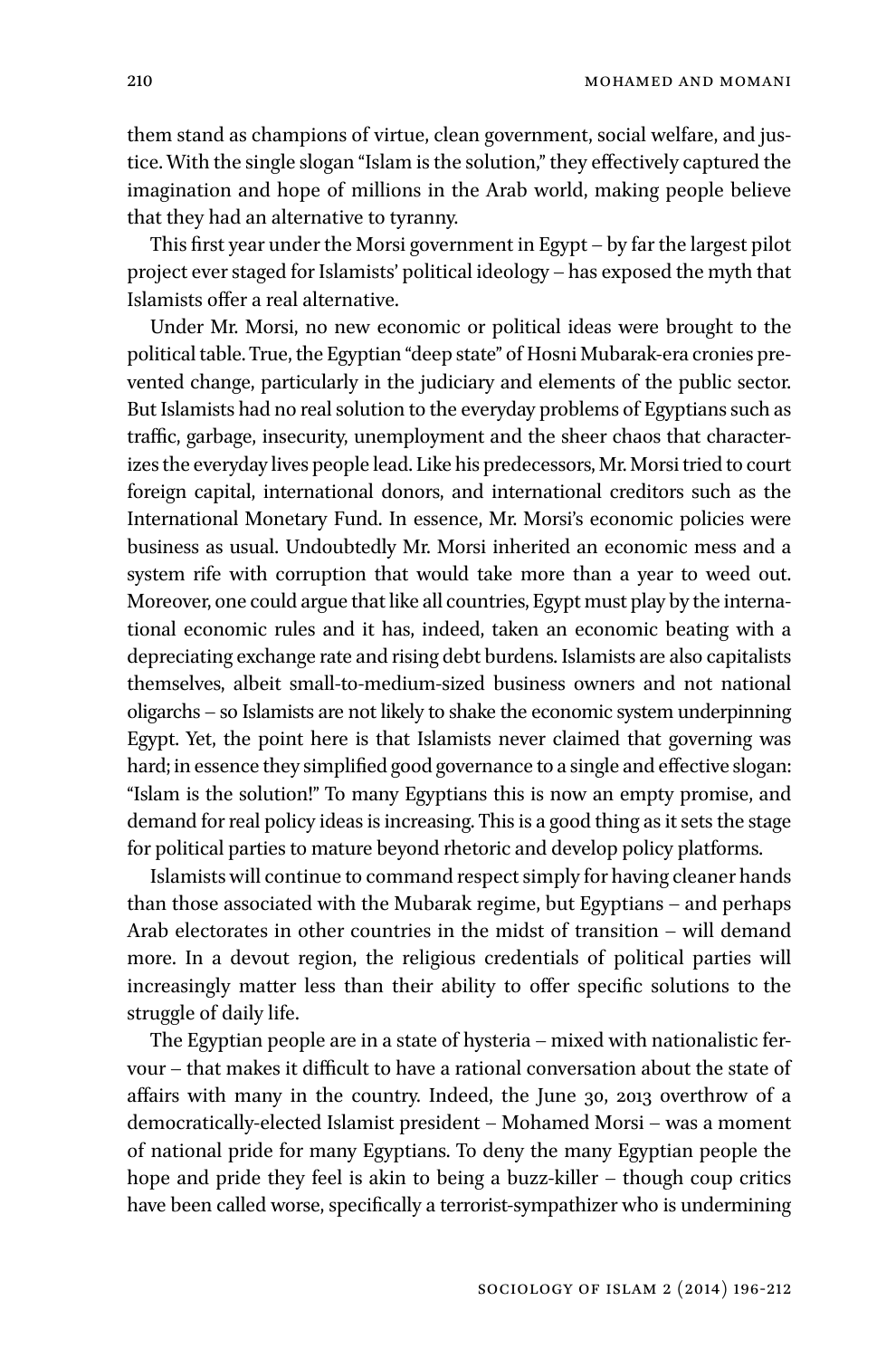the security of the great Egyptian revolution. Egyptian prisons are full of these buzz killers; their crime was nothing more than to report, criticize, tweet, or offend the current regime. Without the restructuring of the Egyptian economy, society, and culture, however, there is little hope for survival or success in a globally competitive and modernizing world. Sadly, Egyptians on this high will crash and rock bottom will be a deep hole indeed. As Egypt descends into economic failure and a violent insurgency, the Egyptian body politic will search for a new fix and Sisi could, ironically, be the next target of mass protest.

#### **References**

Abed-Kotob, Sana. 1995. "The Accommodationists Speak: Goals and Strategies of the Muslim Brotherhood of Egypt". *International Journal of Middle East Studies*. 27 (3): 321.

AbuKhalil, As'ad. 1994. "The incoherence of Islamic fundamentalism: Arab Islamic thought at the end of the 20th century". *The Middle East Journal*. 48 (4): 677–694.

- El-Ghobashy, Mona. 2005. "The metamorphosis of the Egyptian Muslim Brothers". *International Journal of Middle East Studies*. 373: 373–395.
- ElMasry, Mohamad. "Jadaliyya". *Unpacking Anti-Muslim Brotherhood Discourse*. (2013). [http://www.jadaliyya.com/pages/index/12466/unpacking-anti-muslim-brotherhood](http://www.jadaliyya.com/pages/index/12466/unpacking-anti-muslim-brotherhood-discourse) [-discourse](http://www.jadaliyya.com/pages/index/12466/unpacking-anti-muslim-brotherhood-discourse) (accessed March 17, 2014).
- Gelb, Leslie H. "Beware Muslim Brotherhood," *The Daily Beast*, (2011) [http://www](http://www.thedailybeast.com/articles/2011/01/29/beware-egypts-muslim-brotherhood.html) [.thedailybeast.com/articles/2011/01/29/beware-egypts-muslim-brotherhood.html](http://www.thedailybeast.com/articles/2011/01/29/beware-egypts-muslim-brotherhood.html) (accessed March 21, 2014).
- Gerges, Fawaz A. 2006. *Is political Islam on the march?* The Christian Science Publishing Society.
- Haddad, Yvonne. *Sayyid Qutb: ideologue. Voices of resurgent Islam*. Edited by John L Esposito. New York: Oxford University Press, 1983.
- Hamid, Shadi. 2011. *Rise of the Islamistis: How Islamists Will Change Politics, and Vice Versa, Foreign Affairs* 90, no. 3 (2011): 40–47.
- Hamidullah, Muhammad. 1970. *Introduction to Islam*. Salimiah, Kuwait: I[nternational] I[slamic] F[ederation of] S[tudent] O[rganizations].
- Hussein, Emad El-din, "Classes to Teach the Muslim Brothers Democracy" *Daily News Egypt*. (2012) [http://www.dailynewsegypt.com/2012/10/28/review-morsy-and-the](http://www.dailynewsegypt.com/2012/10/28/review-morsy-and-the-brotherhood/) [-brotherhood/](http://www.dailynewsegypt.com/2012/10/28/review-morsy-and-the-brotherhood/) (accessed April 1, 2014).
- Kepel, Gilles. 1985. *Muslim extremism in Egypt: the prophet and pharaoh*. Berkeley: University of California Press.
- Koran, Tony. "How the Gaza Truce Makes Egypt's Muslim Brotherhood a Peace Player," *Time*. (2012) [http://world.time.com/2012/11/21/how-the-gaza-truce-makes-egypts](http://world.time.com/2012/11/21/how-the-gaza-truce-makes-egypts-muslim-brotherhood-a-peace-player/) [-muslim-brotherhood-a-peace-player/](http://world.time.com/2012/11/21/how-the-gaza-truce-makes-egypts-muslim-brotherhood-a-peace-player/) (accessed April 1, 2014).